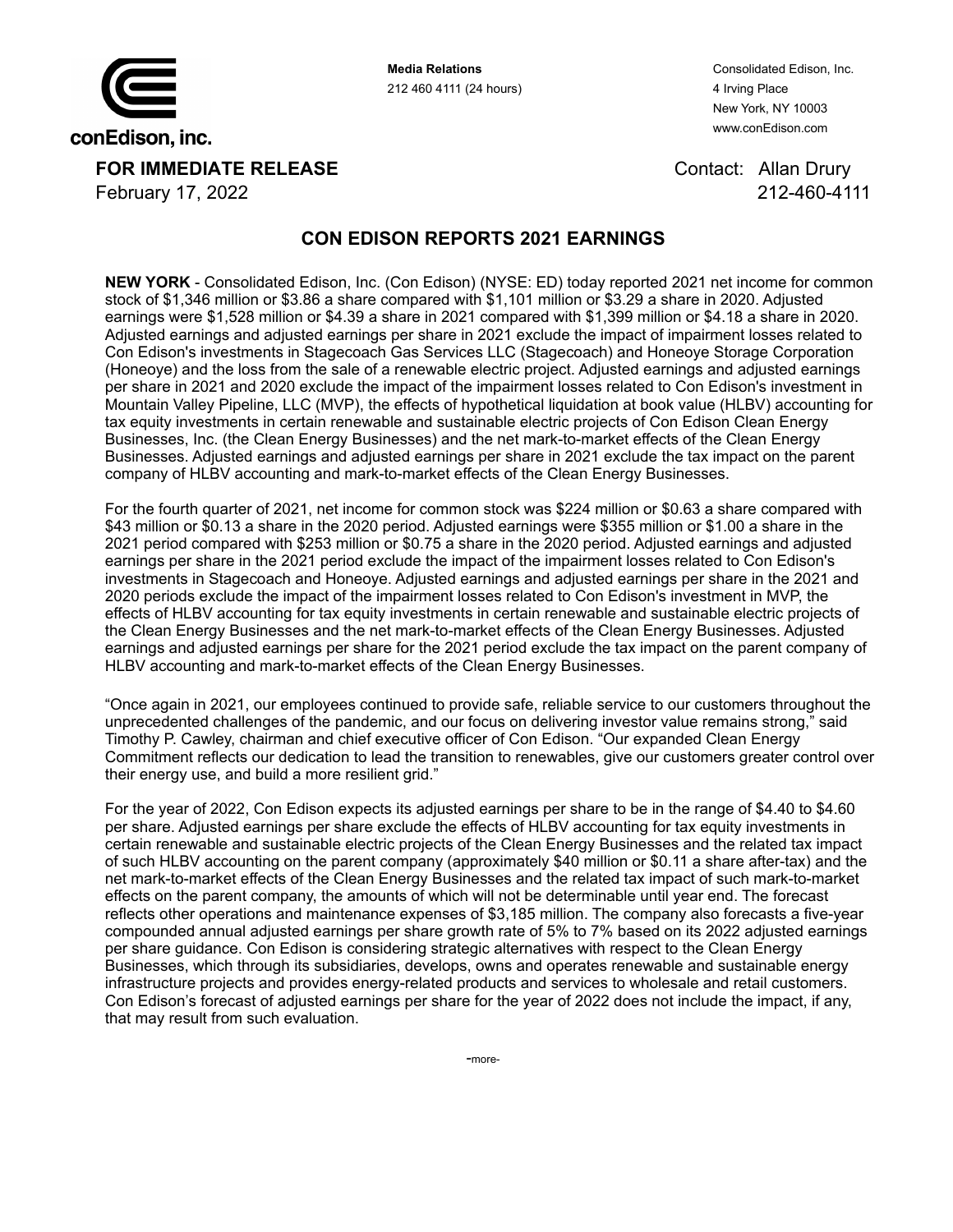### **CON EDISON REPORTS 2021 EARNINGS page 2**

In 2022, Con Edison expects to make capital investments of \$4,607 million. For 2023 and 2024, Con Edison expects to make capital investments of \$11,070 million in aggregate. Con Edison plans to meet its capital requirements for 2022 through 2024, through internally-generated funds and the issuance of long-term debt and common equity. The company's plans include the issuance of between \$800 million and \$1,400 million of longterm debt, primarily at Consolidated Edison Company of New York, Inc. and Orange and Rockland Utilities, Inc. (collectively, the Utilities) in 2022 and approximately \$2,500 million in aggregate of long-term debt, including for maturing securities, primarily at the Utilities, during 2023 and 2024. The planned debt issuance is in addition to the issuance of long-term debt secured by the Clean Energy Businesses' renewable electric projects. The company's plans also include the issuance of up to \$850 million of common equity in 2022 and approximately \$750 million in aggregate of common equity during 2023 and 2024, in addition to common equity under its dividend reinvestment, employee stock purchase and long-term incentive plans. Con Edison's financing plans do not include the impact, if any, that may result from its evaluation of strategic alternatives with respect to the Clean Energy Businesses.

See Attachment A to this press release for a reconciliation of Con Edison's reported earnings per share to adjusted earnings per share and reported net income for common stock to adjusted earnings for the three months and years ended December 31, 2021 and 2020. See Attachment B for the company's consolidated income statements for the three months and years ended 2021 and 2020. See Attachments C and D for the estimated effect of major factors resulting in variations in earnings per share and net income for common stock for the three months and year ended December 31, 2021 compared to the 2020 periods.

The company's 2021 Annual Report on Form 10-K is being filed with the Securities and Exchange Commission. A 2021 earnings release presentation will be available at www.conedison.com. (Select "For Investors" and then select "Press Releases.")

This press release contains forward-looking statements that are intended to qualify for the safe-harbor provisions of Section 27A of the Securities Act of 1933, as amended, and Section 21E of the Securities Exchange Act of 1934, as amended. Forward-looking statements are statements of future expectations and not facts. Words such as "forecasts," "expects," "estimates," "anticipates," "intends," "believes," "plans," "will," "target," "guidance," "potential," "consider" and similar expressions identify forward-looking statements. The forward-looking statements reflect information available and assumptions at the time the statements are made, and accordingly speak only as of that time.

Actual results or developments might differ materially from those included in the forward-looking statements because of various factors such as those identified in reports Con Edison has filed with the Securities and Exchange Commission, including that Con Edison's subsidiaries are extensively regulated and are subject to penalties; its utility subsidiaries' rate plans may not provide a reasonable return; it may be adversely affected by changes to the utility subsidiaries' rate plans; the failure of, or damage to, its subsidiaries' facilities could adversely affect it; a cyber-attack could adversely affect it; the failure of processes and systems and the performance of employees and contractors could adversely affect it; it is exposed to risks from the environmental consequences of its subsidiaries' operations, including increased costs related to climate change; a disruption in the wholesale energy markets or failure by an energy supplier or customer could adversely affect it; it has substantial unfunded pension and other postretirement benefit liabilities; its ability to pay dividends or interest depends on dividends from its subsidiaries; it requires access to capital markets to satisfy funding requirements; changes to tax laws could adversely affect it; its strategies may not be effective to address changes in the external business environment; it faces risks related to health epidemics and other outbreaks, including the COVID-19 pandemic; and it also faces other risks that are beyond its control, including inflation and supply chain disruptions. Con Edison assumes no obligation to update or revise any forwardlooking statements, whether as a result of new information, future events or otherwise, except as required by law.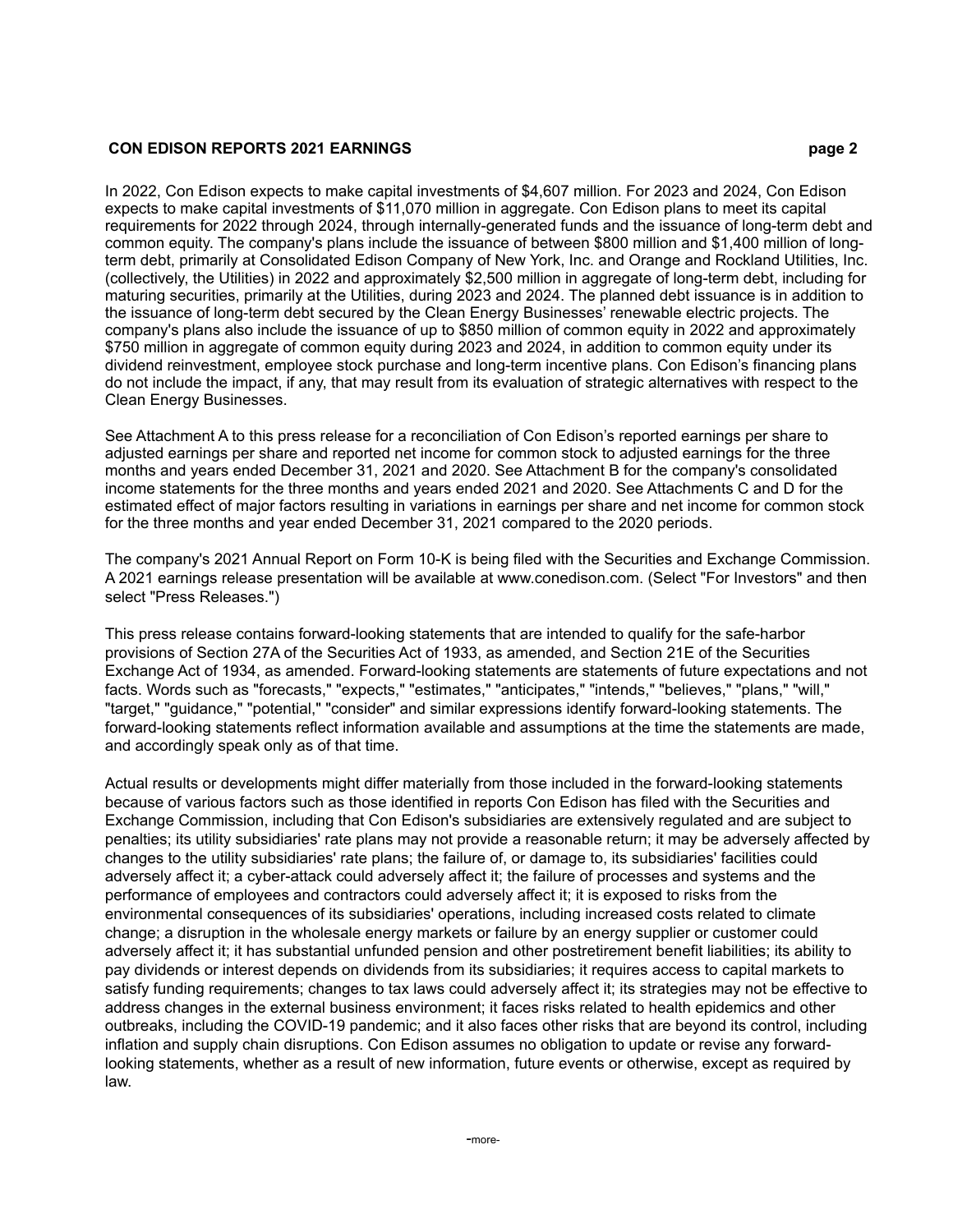#### **CON EDISON REPORTS 2021 EARNINGS page 3**

This press release also contains financial measures, adjusted earnings and adjusted earnings per share, that are not determined in accordance with generally accepted accounting principles in the United States of America (GAAP). These non-GAAP financial measures should not be considered as an alternative to net income for common stock or net income per share, respectively, each of which is an indicator of financial performance determined in accordance with GAAP. Adjusted earnings and adjusted earnings per share exclude from net income for common stock and net income per share, respectively, certain items that Con Edison does not consider indicative of its ongoing financial performance such as the impairment losses related to Con Edison's investments in MVP, Stagecoach and Honeoye, the loss from the sale of a renewable electric project, the effects of the Clean Energy Businesses' HLBV accounting for tax equity investors in certain renewable and sustainable electric projects and mark-to-market accounting and only for the 2021 periods exclude the tax impact on the parent company of HLBV accounting and mark-to-market accounting. Management uses these non-GAAP financial measures to facilitate the analysis of Con Edison's financial performance as compared to its internal budgets and previous financial results and to communicate to investors and others Con Edison's expectations regarding its future earnings and dividends on its common stock. Management believes that these non-GAAP financial measures are also useful and meaningful to investors to facilitate their analysis of Con Edison's financial performance.

Consolidated Edison, Inc. is one of the nation's largest investor-owned energy-delivery companies, with approximately \$14 billion in annual revenues and \$63 billion in assets. The company provides a wide range of energy-related products and services to its customers through the following subsidiaries: Consolidated Edison Company of New York, Inc. (CECONY), a regulated utility providing electric service in New York City and New York's Westchester County, gas service in Manhattan, the Bronx, parts of Queens and parts of Westchester, and steam service in Manhattan; Orange and Rockland Utilities, Inc. (O&R), a regulated utility serving customers in a 1,300-square-mile-area in southeastern New York State and northern New Jersey; Con Edison Clean Energy Businesses, Inc., the second-largest owners of solar electric projects in North America, which, through its subsidiaries develops, owns and operates renewable and sustainable energy infrastructure projects and provides energy-related products and services to wholesale and retail customers; and Con Edison Transmission, Inc., which falls primarily under the oversight of the Federal Energy Regulatory Commission and through its subsidiaries invests in electric transmission projects supporting its parent company's effort to transition to clean, renewable energy. Con Edison Transmission manages, through joint ventures, both electric and gas assets while seeking to develop electric transmission projects that will bring clean, renewable electricity to customers, focusing on New York, New England, the Mid-Atlantic states and the Midwest.

# # #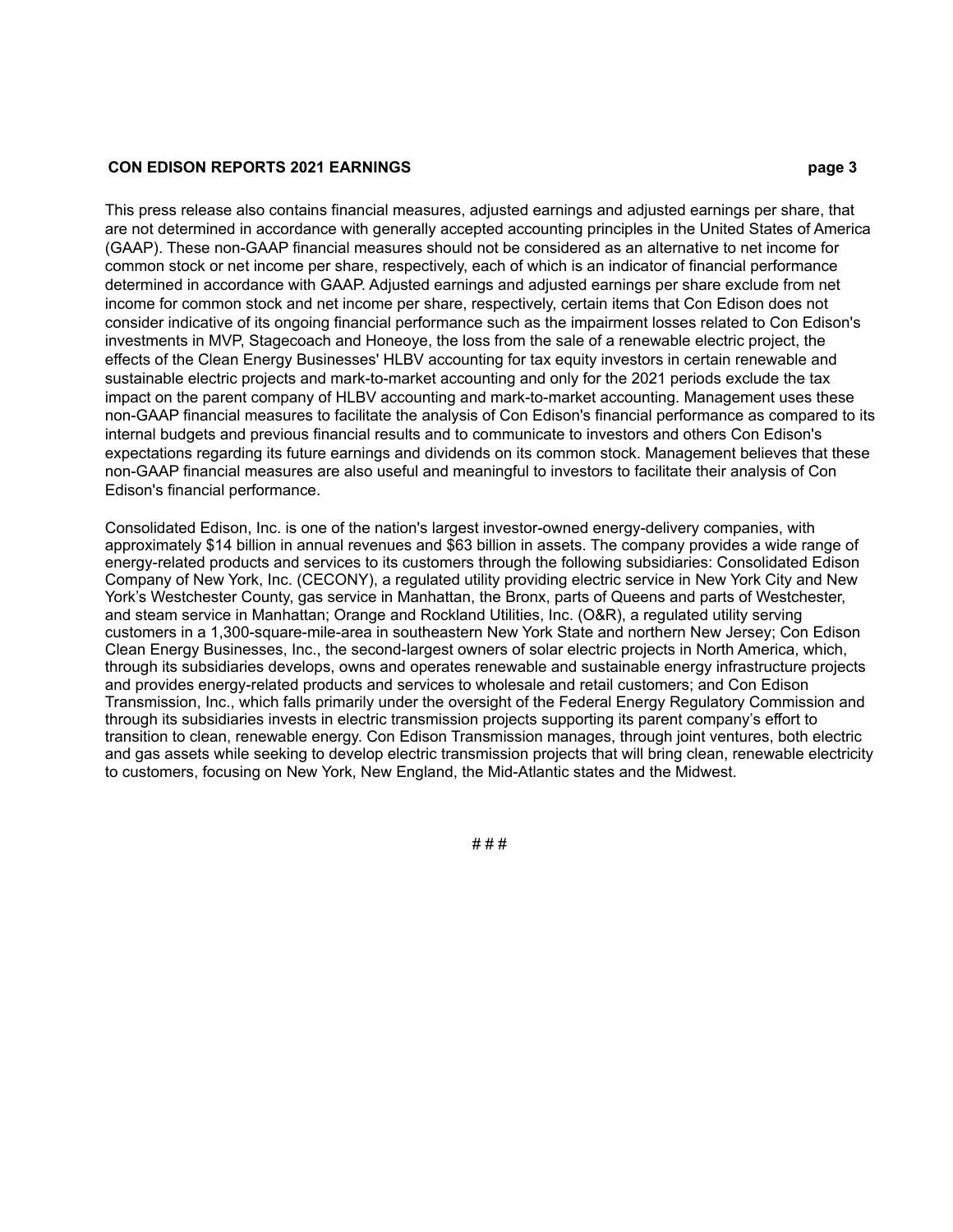#### **Attachment A**

#### For the Three Months Ended For the Years Ended December 31, December 31,

|                                                                                        | Earnings<br>per Share |        | Net Income for<br>Common Stock<br>(Millions of Dollars) |      | Earnings<br>per Share |        | Net Income for<br>Common Stock<br>(Millions of Dollars) |         |
|----------------------------------------------------------------------------------------|-----------------------|--------|---------------------------------------------------------|------|-----------------------|--------|---------------------------------------------------------|---------|
|                                                                                        | 2021                  | 2020   | 2021                                                    | 2020 | 2021                  | 2020   | 2021                                                    | 2020    |
| Reported earnings per share (basic) and net<br>income for common stock (GAAP basis)    | \$0.63                | \$0.13 | \$224                                                   | \$43 | \$3.86                | \$3.29 | \$1,346                                                 | \$1,101 |
| Impairment loss related to investment in<br>Mountain Valley Pipeline, LLC (pre-tax)    | 0.65                  | 0.95   | 231                                                     | 320  | 0.66                  | 0.95   | 231                                                     | 320     |
| Income taxes (a)                                                                       | (0.19)                | (0.29) | (69)                                                    | (97) | (0.19)                | (0.29) | (69)                                                    | (97)    |
| Impairment loss related to investment in<br>Mountain Valley Pipeline, LLC (net of tax) | 0.46                  | 0.66   | 162                                                     | 223  | 0.47                  | 0.66   | 162                                                     | 223     |
| Loss from sale of a renewable electric project<br>$(\text{pre-tax})$                   |                       |        |                                                         |      | 0.01                  |        | $\overline{4}$                                          |         |
| Income taxes (b)                                                                       |                       |        |                                                         |      |                       |        | (1)                                                     |         |
| Loss from sale of a renewable electric project<br>(net of tax)                         |                       |        |                                                         |      | 0.01                  |        | 3                                                       |         |
| Impairment loss related to investment in<br>Stagecoach (pre-tax)                       |                       |        | 1                                                       |      | 0.61                  |        | 212                                                     |         |
| Income taxes (c)                                                                       |                       |        |                                                         |      | (0.19)                |        | (65)                                                    |         |
| Impairment loss related to investment in<br>Stagecoach (net of tax)                    |                       |        | 1                                                       |      | 0.42                  |        | 147                                                     |         |
| Impairment loss related to investment in<br>Honeoye Storage Corporation (pre-tax)      | 0.02                  |        | 5                                                       |      | 0.02                  |        | 5                                                       |         |
| Income taxes                                                                           |                       |        |                                                         |      |                       |        |                                                         |         |
| Impairment loss related to investment in Honeoye<br>Storage Corporation (net of tax)   | 0.02                  |        | 5                                                       |      | 0.02                  |        | 5                                                       |         |
| HLBV effects (pre-tax)                                                                 | (0.08)                | 0.01   | (26)                                                    | 6    | (0.41)                | 0.14   | (142)                                                   | 44      |
| Income taxes (d)                                                                       | 0.02                  |        | 8                                                       | (2)  | 0.12                  | (0.04) | 44                                                      | (12)    |
| HLBV effects (net of tax)                                                              | (0.06)                | 0.01   | (18)                                                    | 4    | (0.29)                | 0.10   | (98)                                                    | 32      |
| Net mark-to-market effects (pre-tax)                                                   | (0.08)                | (0.07) | (28)                                                    | (23) | (0.15)                | 0.18   | (53)                                                    | 57      |
| Income taxes (e)                                                                       | 0.03                  | 0.02   | 9                                                       | 6    | 0.05                  | (0.05) | 16                                                      | (14)    |
| Net mark-to-market effects (net of tax)                                                | (0.05)                | (0.05) | (19)                                                    | (17) | (0.10)                | 0.13   | (37)                                                    | 43      |
| Adjusted earnings and adjusted earnings                                                |                       |        |                                                         |      |                       |        |                                                         |         |

**per share (non-GAAP basis) \$1.00 \$0.75 \$355 \$253 \$4.39 \$4.18 \$1,528 \$1,399** (a) The amount of income taxes was calculated using a combined federal and state income tax rate of 30% for the three months and

years ended December 31, 2021 and December 31, 2020.

(b) The amount of income taxes was calculated using a combined federal and state income tax rate of 26% for the year ended December 31, 2021.

(c) The amount of income taxes was calculated using a combined federal and state income tax rate of 30% for the three months and year ended December 31, 2021.

(d) The amount of income taxes was calculated using a combined federal and state income tax rate of 31% for the three months and year ended December 31, 2021 and a combined federal and state income tax rate of 33% and 27% for the three months and year ended December 31, 2020, respectively. Adjusted earnings and adjusted earnings per share for the 2021 periods exclude the tax impact on the parent company of HLBV accounting (\$2 million and \$0.00 for the three months ended December 31, 2021, respectively, and \$9 million and \$0.02 for the year ended December 31, 2021, respectively) of the Clean Energy Businesses. Adjusted earnings and adjusted earnings per share for the 2020 periods do not exclude the tax impact on the parent company of HLBV accounting (immaterial for the three months ended December 31, 2020, and (\$3) million and (\$0.01) for the year ended December 31, 2020, respectively) of the Clean Energy Businesses.

(e) The amount of income taxes was calculated using a combined federal and state income tax rate of 31% and 32% for the three months and year ended December 31, 2021, respectively, and a combined federal and state income tax rate of 26% and 25% for the three months and year ended December 31, 2020, respectively. Adjusted earnings and adjusted earnings per share for the 2021 periods exclude the tax impact on the parent company of the mark-to-market effects (\$1 million and \$0.00 for the three months ended December 31, 2021, respectively, and \$3 million and \$0.01 for the year ended December 31, 2021, respectively) of the Clean Energy Businesses. Adjusted earnings and adjusted earnings per share for the 2020 periods do not exclude the tax impact on the parent company of the mark-to-market effects (\$1 million and \$0.00 for the three months ended December 31, 2020, respectively, and (\$4) million and (\$0.01) for the year ended December 31, 2020, respectively) of the Clean Energy Businesses.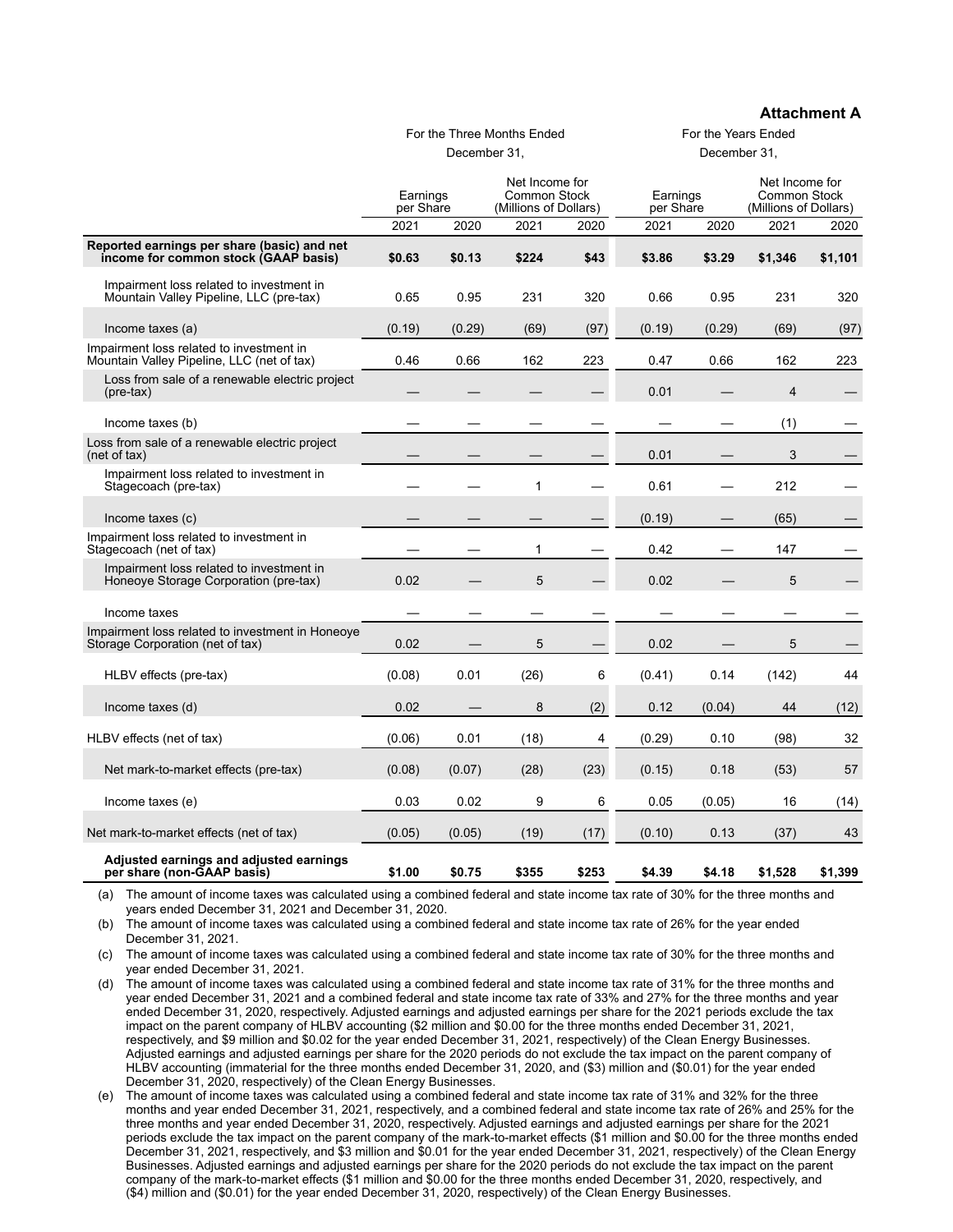|                                                                             | For the Three Months Ended<br>December 31. |         | For the Years Ended<br>December 31, |         |  |
|-----------------------------------------------------------------------------|--------------------------------------------|---------|-------------------------------------|---------|--|
|                                                                             |                                            |         |                                     |         |  |
|                                                                             | 2021                                       | 2020    | 2021                                | 2020    |  |
| OPERATING REVENUES                                                          |                                            |         |                                     |         |  |
| Electric                                                                    | \$2,306                                    | \$2,070 | \$9,485                             | \$8,730 |  |
| Gas                                                                         | 730                                        | 596     | 2,638                               | 2,269   |  |
| Steam                                                                       | 139                                        | 123     | 532                                 | 508     |  |
| Non-utility                                                                 | 240                                        | 171     | 1,021                               | 739     |  |
| TOTAL OPERATING REVENUES                                                    | 3,415                                      | 2,960   | 13,676                              | 12,246  |  |
| <b>OPERATING EXPENSES</b>                                                   |                                            |         |                                     |         |  |
| Purchased power                                                             | 386                                        | 408     | 1,835                               | 1,600   |  |
| Fuel                                                                        | 63                                         | 32      | 229                                 | 156     |  |
| Gas purchased for resale                                                    | 229                                        | 163     | 690                                 | 527     |  |
| Other operations and maintenance                                            | 812                                        | 698     | 3,254                               | 2,814   |  |
| Depreciation and amortization                                               | 521                                        | 492     | 2,032                               | 1,920   |  |
| Taxes, other than income taxes                                              | 707                                        | 660     | 2,810                               | 2,575   |  |
| <b>TOTAL OPERATING EXPENSES</b>                                             | 2,718                                      | 2,453   | 10,850                              | 9,592   |  |
| OPERATING INCOME                                                            | 697                                        | 507     | 2,826                               | 2,654   |  |
| OTHER INCOME (DEDUCTIONS)                                                   |                                            |         |                                     |         |  |
| Investment income                                                           | (240)                                      | (292)   | (420)                               | (214)   |  |
| Other income                                                                | 3                                          | 8       | 22                                  | 23      |  |
| Allowance for equity funds used during construction                         | 6                                          | 5       | 21                                  | 17      |  |
| Other deductions                                                            | (48)                                       | (50)    | (161)                               | (227)   |  |
| TOTAL OTHER INCOME                                                          | (279)                                      | (329)   | (538)                               | (401)   |  |
| <b>INCOME BEFORE INTEREST AND INCOME TAX</b><br><b>EXPENSE</b>              | 418                                        | 178     | 2,288                               | 2,253   |  |
| <b>INTEREST EXPENSE</b>                                                     |                                            |         |                                     |         |  |
| Interest on long-term debt                                                  | 237                                        | 230     | 930                                 | 915     |  |
| Other interest                                                              | 1                                          | (4)     | (14)                                | 118     |  |
| Allowance for borrowed funds used during<br>construction                    | (3)                                        | (4)     | (11)                                | (14)    |  |
| <b>NET INTEREST EXPENSE</b>                                                 | 235                                        | 222     | 905                                 | 1,019   |  |
| INCOME BEFORE INCOME TAX EXPENSE                                            | 183                                        | (44)    | 1,383                               | 1,234   |  |
| <b>INCOME TAX EXPENSE</b>                                                   | (4)                                        | (93)    | 190                                 | 90      |  |
| <b>NET INCOME</b>                                                           | 187                                        | 49      | 1,193                               | 1,144   |  |
| Income attributable to non-controlling interest                             | (37)                                       | 6       | (153)                               | 43      |  |
| NET INCOME FOR COMMON STOCK                                                 | \$224                                      | \$43    | \$1,346                             | \$1,101 |  |
| Net income per common share - basic                                         | \$0.63                                     | \$0.13  | \$3.86                              | \$3.29  |  |
| Net income per common share - diluted                                       | \$0.63                                     | \$0.13  | \$3.85                              | \$3.28  |  |
| <b>AVERAGE NUMBER OF SHARES</b><br><b>OUTSTANDING — BASIC (IN MILLIONS)</b> | 353.8                                      | 336.7   | 348.4                               | 334.8   |  |
| AVERAGE NUMBER OF SHARES<br>OUTSTANDING - DILUTED (IN MILLIONS)             | 354.8                                      | 337.5   | 349.4                               | 335.7   |  |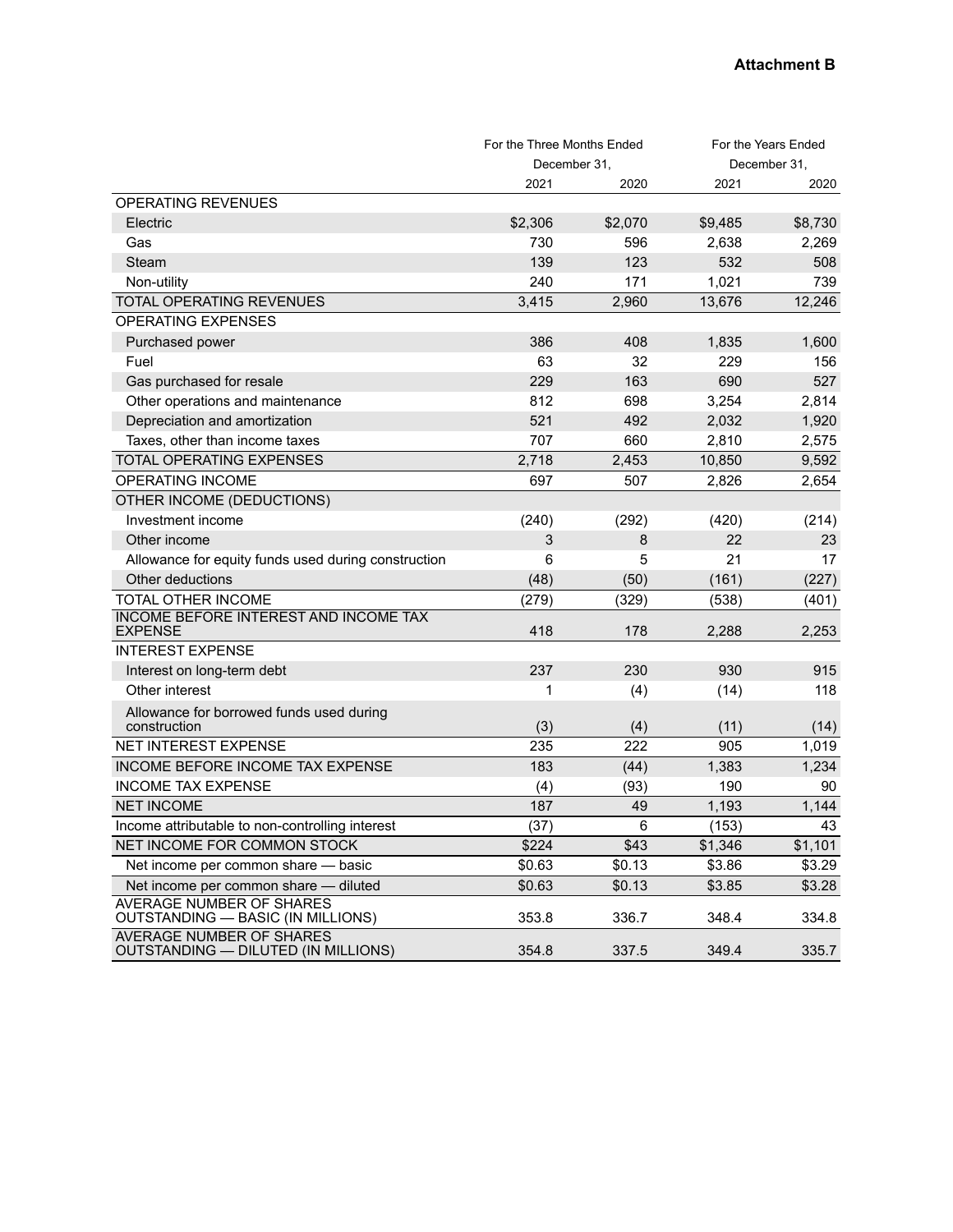Variation for the Three Months Ended December 31, 2021 vs. 2020

|                                                                                                                                                                                                                                                                             | Net Income for<br>Common Stock<br>(Net of Tax)<br>(Millions of<br>Dollars) | Earnings<br>per Share |
|-----------------------------------------------------------------------------------------------------------------------------------------------------------------------------------------------------------------------------------------------------------------------------|----------------------------------------------------------------------------|-----------------------|
| <b>CECONY</b> (a)                                                                                                                                                                                                                                                           |                                                                            |                       |
| Recognition of late payment charges for the year ended 2020 that are<br>being recovered through a surcharge mechanism established by the<br>New York Public Service Commission in its November 2021 order                                                                   | \$32                                                                       | \$0.09                |
| Recognition of late payment charges for the year 2021 that are being<br>recovered through a surcharge mechanism established by the New<br>York Public Service Commission in its November 2021 order, and<br>resuming the billing of late payment charges and no access fees | 41                                                                         | 0.13                  |
| Higher incentives earned under the electric and gas earnings<br>adjustment mechanisms (EAMs) and positive incentives                                                                                                                                                        | 28                                                                         | 0.08                  |
| Higher electric rate base                                                                                                                                                                                                                                                   | 17                                                                         | 0.05                  |
| Higher gas rate base                                                                                                                                                                                                                                                        | 9                                                                          | 0.03                  |
| Lower storm-related costs                                                                                                                                                                                                                                                   | 5                                                                          | 0.01                  |
|                                                                                                                                                                                                                                                                             |                                                                            |                       |
| Higher stock based compensation costs                                                                                                                                                                                                                                       | (14)                                                                       | (0.04)                |
| Higher healthcare costs<br>Dilutive effect of stock issuances                                                                                                                                                                                                               | (2)                                                                        | (0.01)<br>(0.05)      |
| Other                                                                                                                                                                                                                                                                       | (6)                                                                        | (0.01)                |
| <b>Total CECONY</b>                                                                                                                                                                                                                                                         | 110                                                                        | 0.28                  |
| <b>O&amp;R</b> (a)                                                                                                                                                                                                                                                          |                                                                            |                       |
| Electric base rate increase                                                                                                                                                                                                                                                 | $\overline{2}$                                                             | 0.01                  |
| Lower storm-related costs                                                                                                                                                                                                                                                   | $\overline{2}$                                                             | 0.01                  |
| Other                                                                                                                                                                                                                                                                       | 4                                                                          |                       |
| Total O&R                                                                                                                                                                                                                                                                   | 8                                                                          | 0.02                  |
| <b>Clean Energy Businesses</b>                                                                                                                                                                                                                                              |                                                                            |                       |
| <b>HLBV</b> effects                                                                                                                                                                                                                                                         | 24                                                                         | 0.07                  |
| Net mark-to-market effects                                                                                                                                                                                                                                                  | 3                                                                          |                       |
| Dilutive effect of stock issuances                                                                                                                                                                                                                                          |                                                                            | (0.01)                |
| Other                                                                                                                                                                                                                                                                       |                                                                            | 0.01                  |
| <b>Total Clean Energy Businesses</b>                                                                                                                                                                                                                                        | 27                                                                         | 0.07                  |
| <b>Con Edison Transmission</b>                                                                                                                                                                                                                                              |                                                                            |                       |
| Impairment loss related to investment in Mountain Valley Pipeline, LLC<br>Foregoing Allowance for Funds Used During Construction income<br>starting in January 2021 until significant construction resumes on the                                                           | 64                                                                         | 0.22                  |
| Mountain Valley Pipeline                                                                                                                                                                                                                                                    | (12)                                                                       | (0.04)                |
| Impairment loss related to investment in Stagecoach                                                                                                                                                                                                                         | (1)                                                                        |                       |
| Impairment loss related to investment in Honeoye                                                                                                                                                                                                                            | (5)                                                                        | (0.02)                |
| Other                                                                                                                                                                                                                                                                       | (3)                                                                        | (0.01)                |
| <b>Total Con Edison Transmission</b>                                                                                                                                                                                                                                        | 43                                                                         | 0.15                  |
| Other, including parent company expenses<br>Impairment tax benefits related to investment in Mountain Valley                                                                                                                                                                |                                                                            |                       |
| Pipeline, LLC                                                                                                                                                                                                                                                               | (3)                                                                        | (0.02)                |
| Tax impact of HLBV effects<br>Tax impact of net mark-to-market effects                                                                                                                                                                                                      | (2)                                                                        |                       |
| Other                                                                                                                                                                                                                                                                       | (1)                                                                        |                       |
| Total Other, including parent company expenses                                                                                                                                                                                                                              | (1)<br>(7)                                                                 | (0.02)                |
| <b>Total Reported (GAAP basis)</b>                                                                                                                                                                                                                                          | 181                                                                        | 0.50                  |
| Impairment loss related to investment in Mountain Valley Pipeline, LLC                                                                                                                                                                                                      | (61)                                                                       | (0.20)                |
| <b>HLBV</b> effects                                                                                                                                                                                                                                                         | (22)                                                                       | (0.07)                |
| Net mark-to-market effects                                                                                                                                                                                                                                                  | (2)                                                                        |                       |
| Impairment loss related to investment in Honeoye                                                                                                                                                                                                                            | 5                                                                          | 0.02                  |
| Impairment loss related to investment in Stagecoach                                                                                                                                                                                                                         | 1                                                                          |                       |
| Total Adjusted (non-GAAP basis)                                                                                                                                                                                                                                             | \$102                                                                      | \$0.25                |

a. Under the revenue decoupling mechanisms in the Utilities' NY electric and gas rate plans and the weather-normalization clause<br>applicable to their gas businesses, revenues are generally not affected by changes in deliver